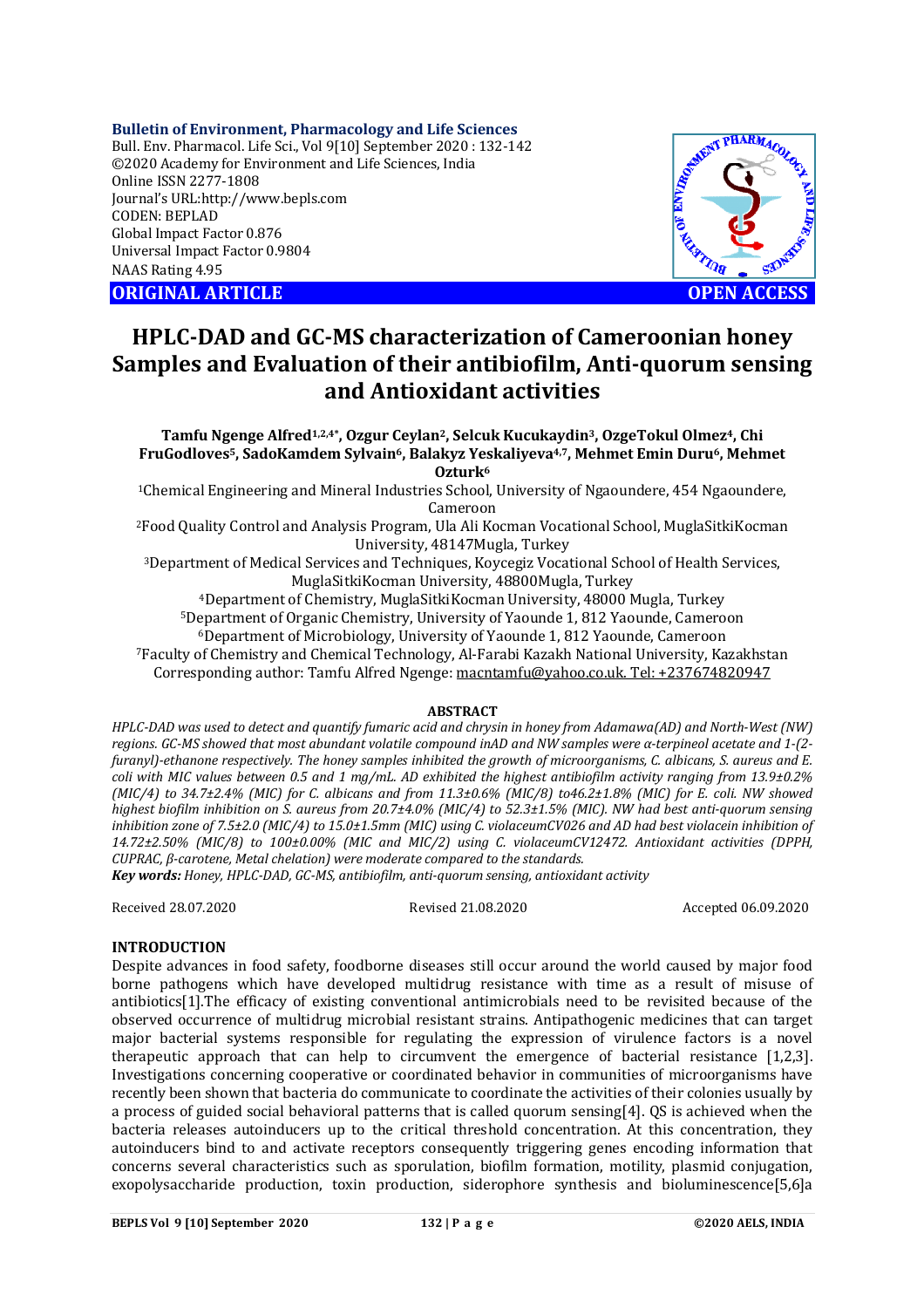majority of which contribute to the pathogenicity of the bacteria. For very longtime, mankind has been using traditional medicine as a remedy to infection and this practice involves honey produced by *Apis mellifera* (*A. mellifera*) which is amongst the oldest traditional remedies that has been of considerable importance to humans as they use it in treating several ailments[7].

Honey produced from some botanical sources exhibits high antimicrobial activity and therefore can find applications in clinical practice for the treatment of infections, hence afield of intensive research[8].Development of research that can maximize the exploitation of the properties of honey against microorganisms and address the obstacles that arise from the in vivo use can produce antimicrobial agents that can find applications in clinical practice. It is interesting to note that no honeyresistant bacterial strains are reported and this can be as a consequence of the fact that the antimicrobial properties of honey samples is highly multifactorial in nature [9].Besides the important antibacterial activities of honey, the antioxidant properties of honey usually associated to its polyphenols (e.g., flavonoids and phenolic acids), vitamins (e.g., vitamin C), antioxidant enzymes (e.g., catalase and peroxidase), Maillard reaction products (e.g., melanoidins), and carotenoids and amino acids (e.g., proline)is also considered important[10].However, the therapeutic effects of honey are usually associated to the presence of other compounds other than sugar for example flavonoids, phenolic acids,enzymes, peptides and free amino acids, organic acids, vitamins and minerals [11].

### **MATERIAL AND METHODS**

### **Honey samples and solid phase micro extraction**

The samples of honey were collected from the Adamawa Region (AD) and from North-West Region (NW) of Cameroon during the month of November 2018.Eachof the honey samples (2.5 g) was dissolved in water (20 mL) and subjected to solid phase micro extraction according to the method described elsewhere [12].

## **HPLC-DAD profiling of the samples**

RP-HPLC-DAD system was used for the profiling of compounds. A total of 31 standard compounds were used namely: fumaric acid, gallic acid, p-benzoquinone, protocatechic acid, theobromine, theophylline, catechin, 4-hydroxybenzoic acid, 6,7-dihydroxycoumarin, vanillic acid, caffeic acid, vanillin, chlorogenic acid, p-coumaric acid, ferulic acid, cynarin, prophylgallate, rutin, trans-2-hydroxycinnamic acid, ellagic acid, myricetin, fisetin, quercetin, trans cinnamic acid, luteolin, rosmarinic acid, kaemferol, apigenin, chyrsin, 4-hydroxylresorcinol and 1,4-diclorobenzene.A Stock solution of each honey sample was dissolved in water/methanol (80/20) at concentration of 8 mg/mL and filtered with an Agilent 0.45 µm disposable LC filter disk for HPLC–DAD. Separation was achieved on an Intertsil ODS-3 reverse phase C18 column (5 µm, 250 mm  $\times$  4.6 mm i.d) thermostatted at 40 °C. Samples were prepared in methanol. The solvent flow rate was 1.5 mL/ min. The sample volume injection was 20 μL. The mobile phases used were: (A) 0.5% acetic acid in water, (B) 0.5% acetic acid in methanol. The elution gradient was as follows: 0– 20% B (0–0.01 min); 20–60% B (0.01–2 min); 60–80% B (2–15 min); 100% B (15–30 min); 100–10% B (3–35 min); 10–0% B (35–40 min). Detection was carried out photodiode array detector (PDA) in the range 230–350 nm wavelength for different standard compounds. The phenolic compounds were characterized according to their retention times, and UV data were compared with commercial standards. Three parallel analyses were performed, and results were expressed as milligrams per gram of honey. **Determination of volatile composition of the honey sample**

# *Gas Chromatography with Flame Ionization Detector (GC-FID)*

GC analyses of the honey samples were performed using a Shimadzu GC-17 AAF,V3, 230V LV Series (Kyoto, Japan) gas chromatography, equipped with a FID and a DB-1 fused silica column [30 m × 0.25 mm (i.d.), film thickness 0.25μm]; the oven temperature was held at 60 °C for 5 min, then programmed to 200 °C at 4 °C/min and held isothermal for 5 min; injector and detector temperatures were 250 °C and 270 °C respectively; carrier gas was helium at a flow rate of 1.3 mL/min; Sample size, 1.0 μL; split ratio, 50:1. The percentage composition of each honey was determined with a Class-GC 10 computer program.

# *Gas chromatography–mass spectrometry (GC–MS)*

The analysis of each honey sample was performed using a Varian Saturn 2100(Old York Rd., Ringoes, NJ, USA), ion trap machine, equipped with aDB-1 MS fused silica non-polar capillary column [30 m  $\times$  0.25 mm(i.d.), film thickness 0.25μm]. Carrier gas was helium at a flow rate of 1.4 mL/min. The oven temperature was held at 60 °C for 5 min, then increased up to 200 °C with 4 °C/min increments and held at this temperature for 5 min. Injector and transfer line temperatures were set at 250 and 180 °C. respectively. Ion trap temperature was 270 °C. The injection volume was 0.2μL and split ratio was 1:30. EI-MS measurements were taken at 70 eV ionization energy. Mass range was from m/z 28–650 amu. Scan time was 0.5 s with 0.1 s inter scan delays. Identification of components of AD and NW was based on GC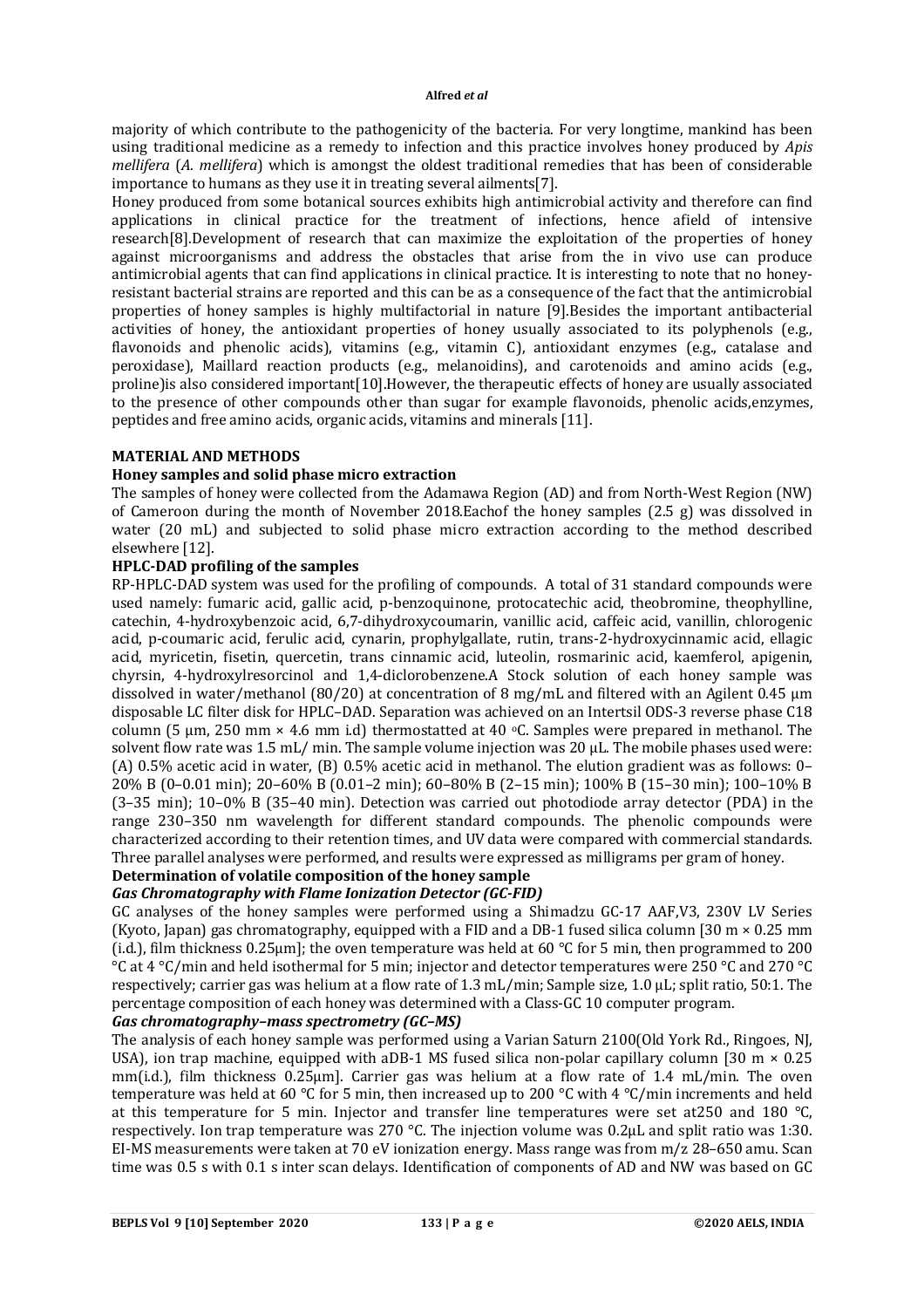retention indices and computer matching with the Wiley, NIST-2005 and TRLIB Library, as well as by comparison of the fragmentation patterns of the mass spectra with those reported in the literature.

# **Antimicrobialand Anti-biofilmactivity**

# *BacterialandFungalStrains*

Bacterial and fungal strains *Staphylococcus aureus* (ATCC® 25923™), *Escherichiacoli*(ATCC® 25922™)and *Candida albicans* (ATCC® 10239™) were selected for the in vitro antimicrobialand anti-biofilmactivities. The above-mentioned bacteria except *C. albicans* were grown in NutrientBroth (NB, Difco); *C. albicans* was grown in Sabouraud dextrose broth (SDB, Difco). The cultures of microorganisms were maintained in their appropriate agar slants at 4°C throughout the study and used as stock cultures.

# *Determination of minimal inhibitory concentration (MIC)*

MICs were determined by a microtitre broth dilution method as recommended by the Clinical and Laboratory Standards Institute (CLSI) 2006 [13]. The MIC was defined as the lowest honey sample concentration that yielded no visible growth. The test medium was Mueller–Hinton Broth (MHB) and the density of bacteria was 5×10<sup>5</sup> colony-forming units (CFU)/mL. Cell suspensions (100 μL) were inoculated into the wells of 96-well microtitre plates in the presence of honey samples with different final concentrations (0.25, 0.5, 1, 2.5, 5, 10mg/mL). The wells containing only MHB and MHB with inoculum were employed as negative and positive controls, respectively. The inoculated microplates were incubated at 37 °C for 24 h. The absorbance was measured at 550 nm. The lowest concentration of the tested samples, which did not show any visual growth of tested organisms after macroscopic evaluation, was determined as MIC, which was expressed in mg/mL. Each assay was performed in triplicate for all bacteria.

### *Biofilm inhibition assays*

The effect of the honeysamplesat concentrations of 1, 1/2, 1/4 and 1/8 MIC on biofilm-forming ability of the bacterial and fungal strains selected was tested using a microplate biofilm assay [14]. Briefly, 1% of overnight cultures of the selected strains was added into 200 μL of fresh Tryptic Soy Broth (TSB) supplemented with 0.25% glucose were diluted in growth medium to 5  $\times$  10<sup>5</sup> colony-forming units (CFU)/mL and 100 μl and dispensed into each well of 96-well polystyrene flat-bottomed microtitre plates in the presence of 100 μl of honey sample and incubated without agitation for 48 h at 37 °C. The wells containing TSB + cells were used as control. After incubation, the wells were washed with water to remove planktonic bacteria or yeast cells. The remaining bacteria or yeast were subsequently stained with 0.1% crystal violet solution for 10 min at room temperature. Wells were washed once again to remove the crystal violet solution that had not specifically stained the adherent bacteria. Microplates were inverted and gently tap on paper towels to remove any excess liquid then air dried. 200 μL of 95 % ethanol were filled into the plates containing *E. coli* and *C. albicans* while 33 % glacial acetic acid were filled into the wells of the plates containing *S. aureus*. Biofilm stains solubilized at room temperature. After shaking and pipetting of the wells, 125 μL of the solution from each well was transferred to a sterile tube and volume made up to 1 mL with distilled water. Finally, the optical density of each well was measured at a wavelength of 550 nm. Each strain was tested for biofilm production in triplicate and the mean deduced. Percentage of inhibition of NW and AD was calculated using the formula given below.

Biofilm inhibition  $\left(\% \right) = \frac{0$  Dcontrol - Obsample X100 0Dcontrol

# **Anti-quorum sensing activity**

# *Bioassay for QSI activity using ChromobacteriumviolaceumCV026*

The quorum sensing inhibition potential of honey samples were performed by following the method specified by Koh and Tham [15]. The limit of detection of activity was also determined by applying serial dilutions of thehoneysamples (MIC, MIC/2, MIC/4, MIC/8, using LB broth as the diluent) against *Chromobacterium violaceum* CV 026. Each experiment was repeated and the assay plates were incubated at 30°C for 3 days. Each sample was tested in triplicate.

# *Violac in inhibition assays using Chromobacterium violaceum CV12472*

Both honey samples were subjected to qualitative analysis to find their violacein inhibition potentials against *Chromobacterium violaceum* ATCC 12472 [16]. Overnight culture (10μl) of *C. violaceum* (adjusted to 0.4 OD at 600nm) was added into sterile microtiter plates containing 200μL of LB broth and incubated in the presence and absence of various concentrations of tested agents (MIC-MIC/16). LB broth containing *C. violaceum* ATCC 12472 was used as a positive control. These plates were incubated at 30°C for 24h and observed for the reduction in violacein pigment production. Each experiment was performed in triplicate. The absorbance was read at 585nm. The percentage of violacein inhibition was calculated by following formula:

$$
Violacein inhibition (%) = \frac{ODcontrol - ODsample}{ODcontrol} X100
$$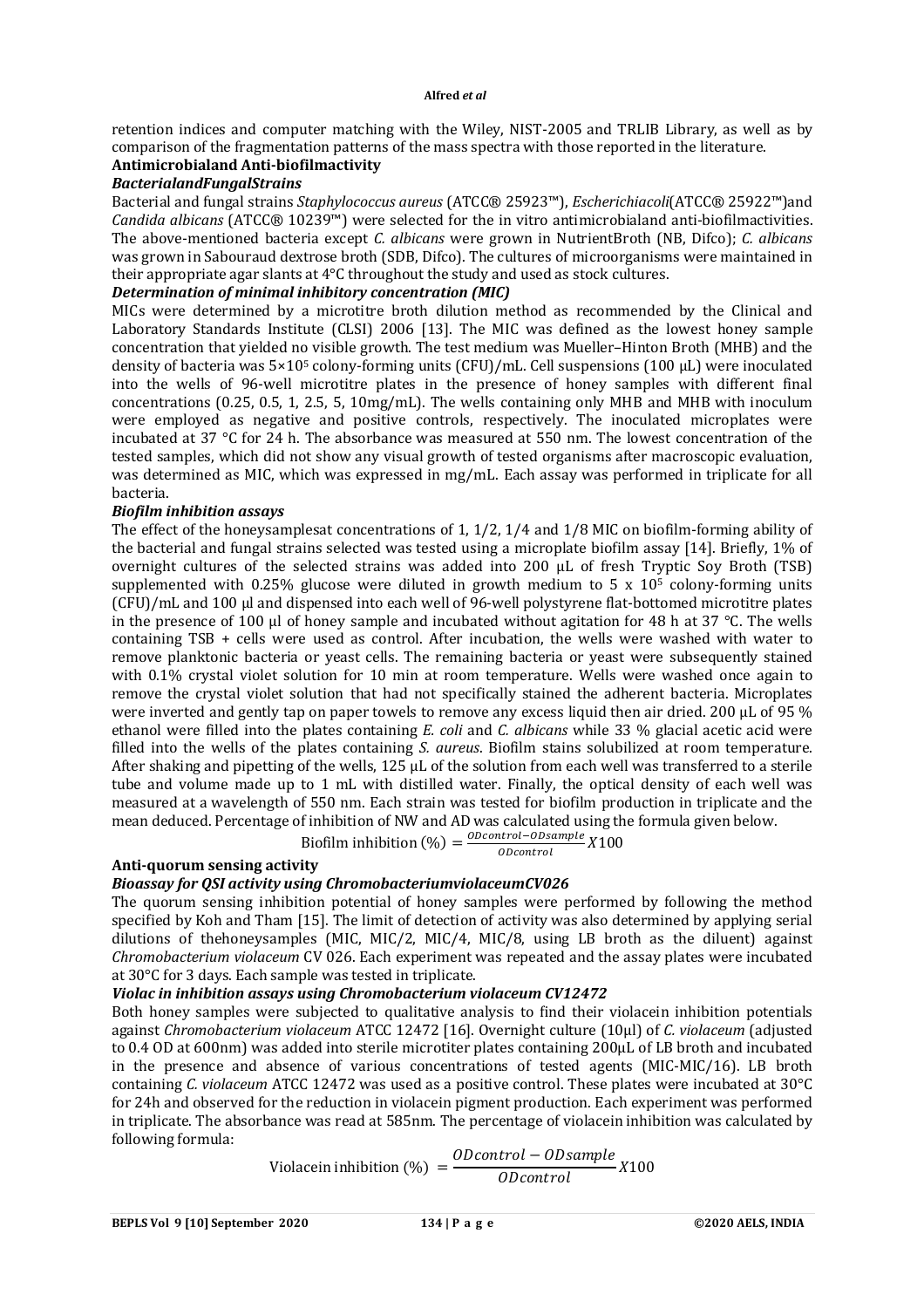### *Swarming and swimming motility assays using Pseudomonas aeruginosa PA01*

The swimming and swarming motility assays were performed using *P. aeruginosa* PA01. In swimming assay, 3 μl overnight cultures of the uropathogens (0.4 OD at 600 nm) were point inoculated at the center of the swimming agar medium consisting of 1% tryptone, 0.5% NaCl and 0.3% agar with increasing concentrations of honey (50, 75 and 100 μg/ml). For swarming assays, 5 μl (0.4 OD at 600 nm) overnight cultures of uropathogens were inoculated at the center of the swarming agar medium consisting of 1% peptone, 0.5% NaCl, 0.5% agar and 0.5% of filter-sterilizedD-glucose with increasing concentrations of honey (50, 75 and 100  $\mu$ g/ml). The plates were then incubated at 30 °C in upright position for 16 h. The reduction in swimming and swarming migration was recorded by measuring the swim and swarm zones of the bacterial cells after 16 h.

### **Antioxidant activity assay**

### *DPPH free radical scavenging assay*

The free radical scavenging activity of AD and NW was determined by the DPPH assay. In its radical form DPPH absorbs at 517 nm, but on reduction by an antioxidant or a radical species its absorption decreases. Briefly, a 0.1 mmol L−1 solution of DPPH in methanol was prepared and 4 mL of this solution was added to 1 mL of samples solution in methanol at different concentrations. Thirty minutes later, the absorbance was measured at 517 nm. Lower absorbance of the reaction mixture indicates higher free radical scavenging activity. The capability to scavenge the DPPH radical of an antioxidant was calculated using the following equation:

$$
DPPH \, radical \,scavenging \, (\%) = \frac{Acontrol - Asample}{A control} \, X100
$$

where  $A_{\text{Control}}$  is the initial concentration of the DPPH, $A_{\text{Sample}}$  is the absorbance of the remaining concentration of DPPH in the presence of the extract and positive control. BHT and a-tocopherol were used as antioxidant standards, for comparison of the activity. The sample concentration providing 50% free radical scavenging activity  $(IC_{50})$  was calculated from the graph of DPPH Scavenging effect percentage against sample concentration.

### *β-Carotene/linoleic acid assay*

The antioxidant activity of AD and NW was evaluated using the β-carotene-linoleic acid test system. β-Carotene (0.5 mg) in 1 mL of chloroform was added to 25  $\mu$ L of linoleic acid, and 200 mg of Tween-40 emulsifier mixture. After evaporation of chloroform under vacuum, 100 mL of distilled water saturated with oxygen, were added by vigorous shaking. 4 mL of this mixture was transferred into different test tubes containing different concentrations of AD and NW. As soon as the emulsion was added to each tube, the zero-time absorbance was measured at 470 nm using a 96-well microplate reader (SpectraMax 340PC, Molecular Devices, USA). The emulsion system was incubated for 2 h at 50 °C. A blank, devoid of βcarotene, was prepared for back ground subtraction. BHA and α-tocopherol were used as standards. The bleaching rate  $(R)$  of  $\beta$ -carotene was calculated according to the following equation:

$$
R = \frac{\ln \frac{\breve{a}}{b}}{t}
$$

where: ln=natural logarithm, a=absorbance at time zero, b=absorbance at time t (120 min) The antioxidant activity (AA) was calculated in terms of percent inhibition relative to the control, using following equation below

$$
AA (inhibition %) = \frac{Rcontrol - Rsample}{Rcontrol} X100
$$

### *Cupric reducing antioxidant capacity (CUPRAC)*

The cupric reducing antioxidant capacity was determined according to the Cupric reducing antioxidant capacity (CUPRAC) assay method. To each well, in a 96 well plate, 50 μL10 mM Cu (II), 50 μL 7.5 mM neocuproine, and 60 μL NH4Ac buffer (1 M, pH 7.0) solutions were added. 40 μL of AD and NW at different concentrations were added to the initial mixture to make the final volume 200 μL. After 1 h, the absorbance at 450 nm was recorded against a reagent blank by using a 96-well microplate reader. Results were recorded as absorbance compared with the absorbance of BHT (Butylated hydroxytoluene) and  $\alpha$ tocopherol were used as antioxidant standards for comparison in the study.

# *Ferrous ions chelating activity*

The chelating activity of the extracts on Fe<sup>2+</sup> was measured. The extracts solution (80  $\mu$ L dissolved in ethanol in different concentrations) were added to 40 µL 0.2 mM FeCl<sub>2</sub>. The reaction was initiated by the addition of 80 μL 0.5 mM ferene. The mixture was shaken vigorously and left at room temperature for 10 min. After the mixture reached equilibrium, the absorbance was measured at 593 nm. EDTA was used as antioxidant standard for comparison of the activity. The metal chelation activity was calculated using the following equation: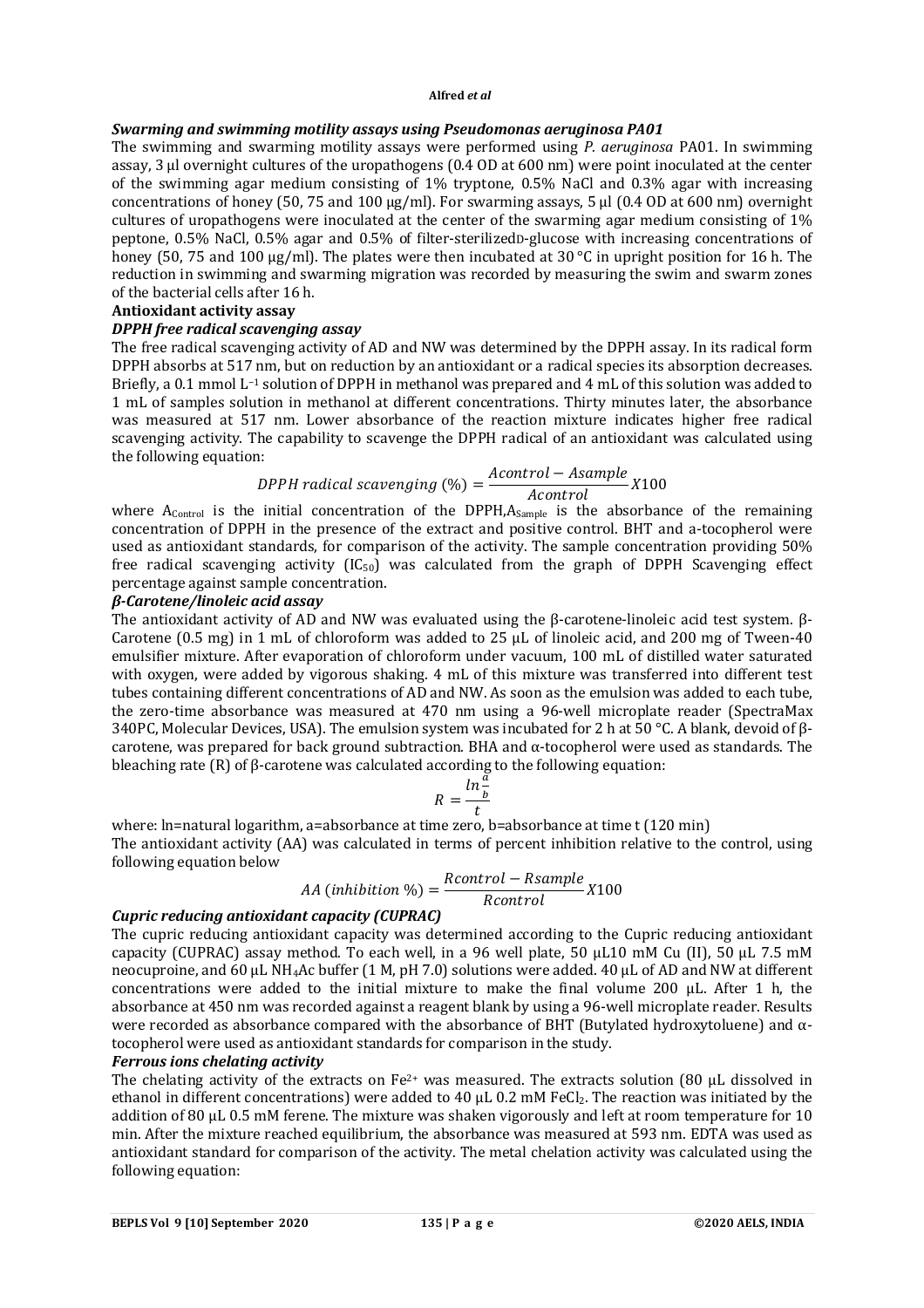#### Metal chelating activity  $(\%) = \frac{Acontrol - Asample}{A|}$  $\frac{1}{100}$   $\frac{1}{200}$   $X100$

where  $A_{\text{Control}}$  is the absorbance without of sample and  $A_{\text{Sample}}$  is the absorbance of sample in the presence of the chelator.

# **RESULTS AND DISCUSSION**

# **HPLC-DAD profiles of the honey samples**

The chemical profiles of the honey samples were determined by HPLC-DAD using 31 internal standards and reported on table 1. Amongst the standard compounds used in the HPLC-DAD profiling, only fumaric acid and chrysin were detected and quantified in the two honey samples. Fumaric acid was detected in the AD sample and NW sample in the amounts of 0.728 mg/g of honey and 1.117 mg/g of honey respectively meanwhile chrysin was detected and quantified in the AD honey and NW honey in amounts of 0.023 mg/g of honey and 0.017 mg/g of honey respectively. Though the same compounds are detected in the two honey samples, they are in different amounts and this effect could be due to the difference in the floral and geoclimatic origins.The presence of fumaric acid isrelated to citric acid content, indicates aging, authenticity and purity of honey and contributes to honey acidity and flavour[17,18,19].Chrysin (5,7-dihydroxyflavone) is a natural compound that occurs in bee products mainly propolis and honey. Previously, the chrysin contents were determined to be in the range of 0.10 mg/kg in honeydew and 5.3 mg/kg in forest honey samples [20].

| Compound                 | AD mg/g honey | NW mg/g honey      |
|--------------------------|---------------|--------------------|
| fumaric acid             | 0.728         | $\overline{1.117}$ |
| Gallic acid              | nd            | nd                 |
| p-benzoquinone           | nd            | nd                 |
| Protocatechic acid       | nd            | nd                 |
| Theobromine              | nd            | nd                 |
| Theophlline              | nd            | nd                 |
| Catechin                 | nd            | nd                 |
| 4-hydroxybenzoic acid    | nd            | nd                 |
| 6,7-dihydroxycoumarin    | nd            | nd                 |
| Vanilic acid             | nd            | nd                 |
| Caffeic acid             | nd            | nd                 |
| Vanillin                 | nd            | nd                 |
| Chlorogenic acid         | nd            | nd                 |
| p-coumaric acid          | nd            | nd                 |
| Ferulic acid             | nd            | nd                 |
| Cynarin                  | nd            | nd                 |
| Prophylgallate           | nd            | nd                 |
| Rutin                    | nd            | nd                 |
| trans-2-OH cinnamic acid | nd            | nd                 |
| Ellagic acid             | nd            | nd                 |
| Myricetin                | nd            | nd                 |
| Fisetin                  | nd            | nd                 |
| Quercetin                | nd            | nd                 |
| trans cinnamic acid      | nd            | nd                 |
| Luteolin                 | nd            | nd                 |
| Rosmarinic acid          | nd            | nd                 |
| Kaemferol                | nd            | nd                 |
| Apigenin                 | nd            | nd                 |
| Chyrsin                  | 0.023         | 0.017              |
| 4-hydroxylresorcinol     | nd            | nd                 |
| 1,4-diclorobenzene       | nd            | nd                 |

**Table 1. HPLC-DAD profiles of AD and NW honey samples**

# nd=not detected

# **Volatile composition of honey samples**

GC-MS analysis of the two honey samples enabled the detection and identification of 15 volatile compounds in the AD sample and 14 in the NW sample as represented on table 2 showing their respective percentage compositions. The most abundant compound in AD and NW samples was α-terpineol acetate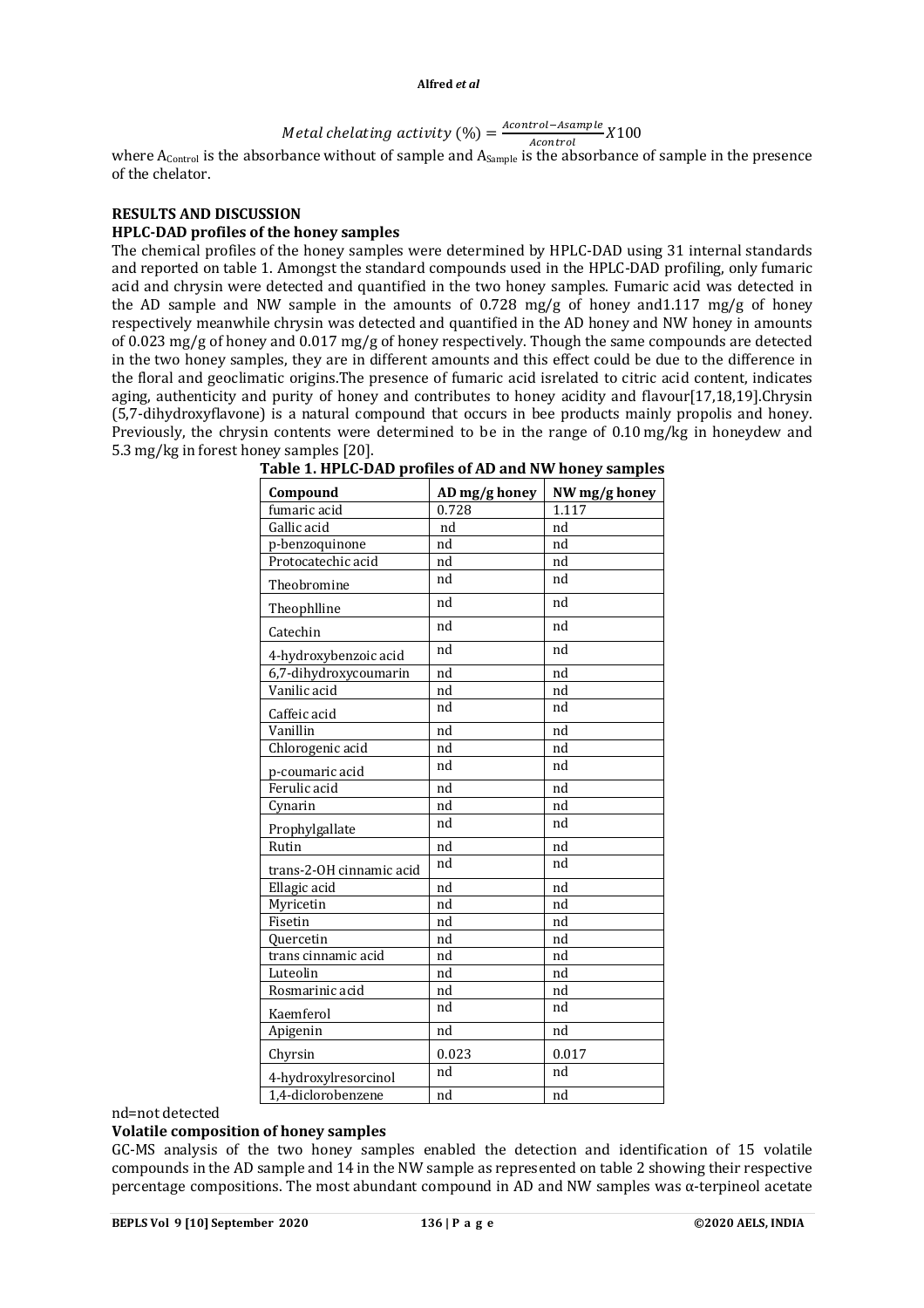and 1-(2-furanyl)-ethanone respectively. 1-(2-furanyl)-ethanone, n-octanal, cis-linalool oxide, pentyl pentanoate, 2-decen-1-ol and naphthalene were present in both honey samples in different amounts. Furfural, eucalyptol, 3-(1-cyclopentenyl) furan, isopinocampheol, benzoic acid ethyl ester and 6,7 dimethoxy-2,2-dimethyl-2H-1-benzopyran were found exclusively in the NW honey sample while 6 nonenoic acid methyl ester, (E)-2-octenal, octanoic acid ethyl ester, 2-propyl-1-heptanol, (Z)-2-decenal, αterpineol acetate, ethyl-5-methylnonanoate, n-dodecane and dodecanoic acid ethyl ester where exclusive contained in the AD honey sample. Common volatile compounds in honey are of diverse chemical groups notably monoterpenes, C13-norisoprenoid, sesquiterpenes, benzene derivatives and to some extent fatty alcohols, esters, fatty acids, ketones and aldehydes [21,22]. These volatile compounds are responsible for the aromatic properties of the honey samples which makes them attractive to consumers. Some of themare present in the nectar or honeydew collected by bees and could give information about plant origin and characteristics while others come about during honey collection, processing or storage. cislinalool oxide, nonanol and decanal were identified in acacia honey [23]. cis-linalool oxide was present in high amounts in both honey samples and linalool derivatives have been reported in significantly high amounts in lychee and longan honeys honey samples. Many esters have been described to confer particular aroma to honey types[12]. Naphthalene was present in both samples while n-dodecane was found in AD sample and these hydrocarbons are believed to come from wax. However, naphthalene is believed to come from hives treated with moth repellents.

Some furan derived compounds were identified notably in NW honey sample. These furan compounds possibly result from inadequate thermal and storage conditions [24]. The smoke or fire used to chase the bees and access the hive during honey harvest could account for the occurrence of furan-derived compounds. Some researchers reported the presence of certain compounds such as 1-(2-furanyl) ethanone found in our honey samples as also present in the smoke or the common fuels (pine needles, cypress leaves, fungus, sawdust...) used during honey harvest and the amount and type of compounds generated[25]. Proper honey collection and practices are necessary to minimize this type of contamination and unpleasant odours in honey. The volatile composition of the honey samples varies according to the floral origin and honeybee species that produced the honey. Honeybees foraging different floral sources produce honeys with different quality and quantity of volatiles [12].Some of the volatile compounds can be used to determine the floral sources and geographical origins of honeys samples.

| RT     | <b>Compound Name</b>                       | AD    | <b>NW</b>                |
|--------|--------------------------------------------|-------|--------------------------|
| 3.033  | 6-Nonenoic acid methyl ester               | 2.47  |                          |
| 3.078  | Furfural                                   |       | 3.87                     |
| 4.509  | 1-(2-furanyl)-ethanone                     | 1.42  | 25.03                    |
| 8.405  | n-Octanal                                  | 1.62  | 0.43                     |
| 9.358  | $(E)$ -2-Octenal                           | 2.40  |                          |
| 9.580  | Eucalyptol                                 |       | 2.09                     |
| 9.757  | 3-(1-Cyclopentenyl) furan                  |       | 1.23                     |
| 10.007 | Benzene acetaldehyde                       |       | 21.27                    |
| 11.124 | cis-Linalool Oxide                         | 15.68 | 26.53                    |
| 12.491 | Isopinocampheol                            |       | 2.78                     |
| 12.597 | 2-Decen-1-ol                               | 15.80 | 6.87                     |
| 12.857 | Pentyl pentanoate                          | 4.68  | 3.07                     |
| 15.277 | Benzoic acid ethyl ester                   |       | 1.44                     |
| 15.729 | Naphthalene                                | 1.95  | 1.81                     |
| 16.427 | Octanoic acid ethyl ester                  | 3.90  |                          |
| 16.568 | 2-propyl-1-heptanol                        | 3.19  |                          |
| 18.891 | $(Z)$ -2-Decenal                           | 2.47  |                          |
| 21.958 | $\alpha$ -Terpineol acetate                | 25.67 | $\overline{\phantom{0}}$ |
| 23.712 | Ethyl-5-methylnonanoate                    | 3.17  |                          |
| 23.937 | n-Dodecane                                 | 5.86  |                          |
| 27.267 | 6,7-dimethoxy-2,2-dimethyl-2H-1-Benzopyran |       | 3.58                     |
| 30.174 | Dodecanoic acid ethyl ester                | 9.70  |                          |

### - **= not detected**

Besides conferring the aromatic properties to honey, the volatiles and their amounts in honey is known to influence the therapeutic properties such as antioxidant and. For instance, linalool and linalool oxide have been described as antibiotic volatiles which show broad-spectrum antimicrobial activity and antioxidant activity [26,27] and linalool oxide is found in both honey samples studied.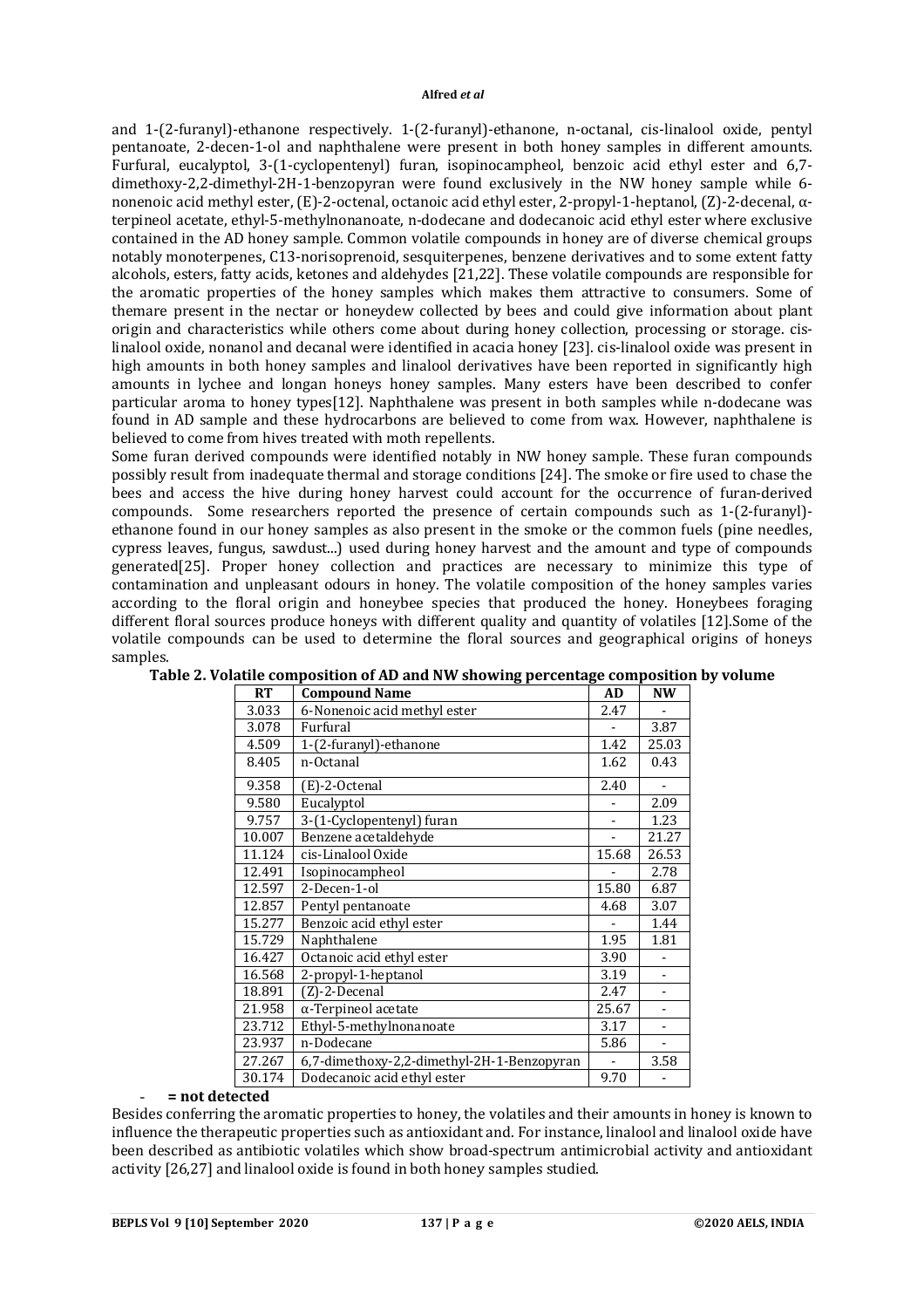# **Antimicrobial and Anti-biofilm activities**

The antimicrobial activity of the honey samples AD and NW were tested against *S. aureus*, *E. coli* and *C. albicans* and the results are given in Table 3. The honey samples inhibited the growth of all microorganisms tested between 0.5 and 1 mg/mL.*C. albicans* was the most susceptible microorganism showing a MIC of 0.5 μg/mL for both honey samples. *C. albicans* and *S. aureus* were more susceptible to NW sample with MIC 0.5 mg/mL as against 1 μg/mL for AD sample while AD showed higher activity on *E. coli* with MIC of 0.5 mg/mL as compared to NW with MIC of 1 mg/mL.

Diverse honeys differ in the potency of their antibacterial activity depending on plant source, geographical location, harvesting, processing and storage conditions[28]. Studies carried out so far have mainly investigated the antimicrobial activity of honey in relation to wound infections and can be concluded from in vitro studies that honey has powerful antimicrobial activity against dermatologically relevant microbes. Some of the bacteria used in this study are known to infect wounds and being susceptible to our honey types implies that theses honey could be applied externally for wound treatment. In a previous study, honey samples from Cameroon were shown to possess antibacterial activity which was variable according to the bacterial type and the source of honey sample [29].The antibacterial potency among different honey types is variable, primarily depending on its botanical, seasonal and geographical source, although harvesting, processing and storage conditions may affect the antibacterial properties of honey [10]. Besides these factors, the chemical composition of honey samples also depends on its chemical composition. Some researchers have equally demonstrated that honey samples of different botanical origins possess antibacterial activity which is mainly attributed to their  $H_2O_2$  contents [30].

All the honey samples were tested for their ability to inhibit biofilm formation on *S. aureus* (Gram +), *E. coli* (Gram -), and *C. albicans* (yeast) within concentration range from MIC – MIC/16. All samples inhibited biofilm formation of all microorganisms tested in various percentages at MIC and MIC/2. AD exhibited the highest antibiofilm activity against *C. albicans* and *E. coli* with percentage inhibitions ranging from 13.9±0.2 (MIC/4) to 34.7±2.4 (MIC) for *C. albicans* and from 11.3±0.6 (MIC/8) to 46.2±1.8 (MIC) for *E. coli*. NW showed highest biofilm inhibition on *S. aureus* as the percentage inhibition varied from 20.7±4.0  $(MIC/4)$  to 52.3 $\pm$ 1.5 (MIC). NW showed relatively lower biofilm inhibition than AD and in all tested microorganisms there was no biofilm inhibition at MIC/16 for both samples.

Honeys inhibit biofilm production or disrupt preformed biofilms by many microorganisms but without complete biofilm eradication[28]and has been proven to be effective against biofilm forming clinical isolates of methicillin resistant *Staphylococcus aureus* (MRSA) and *Pseudomonas aeruginosa*[31]. Considering the topical applications of honey, its antibiofilm activity is clinically important, especially since most traditional antibiotics do not inhibit biofilm formation. Although antimicrobial activity of Cameroonian honey against planktonic bacteria have been reported, no previously reported information on its antibiofilm activity study exists. Antibiotics may have only minimal long-term effects on preventing or treating established biofilms, as most antibiotics are designed to target metabolically active planktonic bacterial cells, while bacterial cells embedded in an extracellular polymeric substance matrix are unresponsive. Hence, there is an urgent need to introduce novel or re-emerging effective approachesto combat bacterial biofilms[32].The most logical approach to prevent bacterial biofilm formation is by inhibiting the initial binding of the bacterium to the tissue or biomaterial[33].

|             | NW         |                                   |                |                          | AD                       |                                   |                |                |                |                |
|-------------|------------|-----------------------------------|----------------|--------------------------|--------------------------|-----------------------------------|----------------|----------------|----------------|----------------|
|             | Planktonic | % inhibition on biofilm formation |                |                          | Planktonic               | % inhibition on biofilm formation |                |                |                |                |
|             | MIC        | MIC                               | MIC/2          | MIC/4                    | MIC/8                    | MIC                               | MIC            | MIC/2          | MIC/4          | MIC/8          |
| Microbe     |            |                                   |                |                          |                          |                                   |                |                |                |                |
| S. aureus   | 0.5        | $52.3 \pm 1.5$                    | $39.7 \pm 0.2$ | $20.7 \pm 4.0$           |                          |                                   | $38.6 \pm 1.6$ | $36.8 \pm 4.1$ | $25.5 \pm 0.4$ |                |
| E. coli     |            | $29.1 \pm 3.0$                    | $15.5 \pm 0.9$ | $4.0 \pm 0.71$           |                          | 0.5                               | $46.2 \pm 1.8$ | $40.0 \pm 2.1$ | $26.7 \pm 0.5$ | $11.3 \pm 0.6$ |
| C. albicans | 0.5        | $22.7 \pm 1.0$                    | $12.3 \pm 2.5$ | $\overline{\phantom{0}}$ | $\overline{\phantom{0}}$ | 0.5                               | $34.7 \pm 2.4$ | $26.4 \pm 1.3$ | $13.9 \pm 0.2$ |                |

**Table 3. MIC values(mg/mL) and anti-biofilm activity of AD and NW**

- : no inhibition

### **Anti-quorum sensing activity using** *C. violaceum* **CV026(antimicrobial and anti-quorum sensing zones in mm)**

The honey samples were screened on *C. violaceum* CV026 which is a Gram-negative bacterium that produces purple violacein pigment that acts as an antioxidant protecting the bacterial membrane against oxidative stress through a QS-mediated process[34]. Prior to this, the MIC of the honey samples were determined so that anti-quorum sensing activity is evaluated at MIC andsub-MIC concentrations. The MIC values of the honey samples NW and AD on *C. violaceum* CV026 were 0.5 mg/mL and 1 mg/mL, respectively. On the test plates, a white or cream-colored ring around the well against a purple lawn of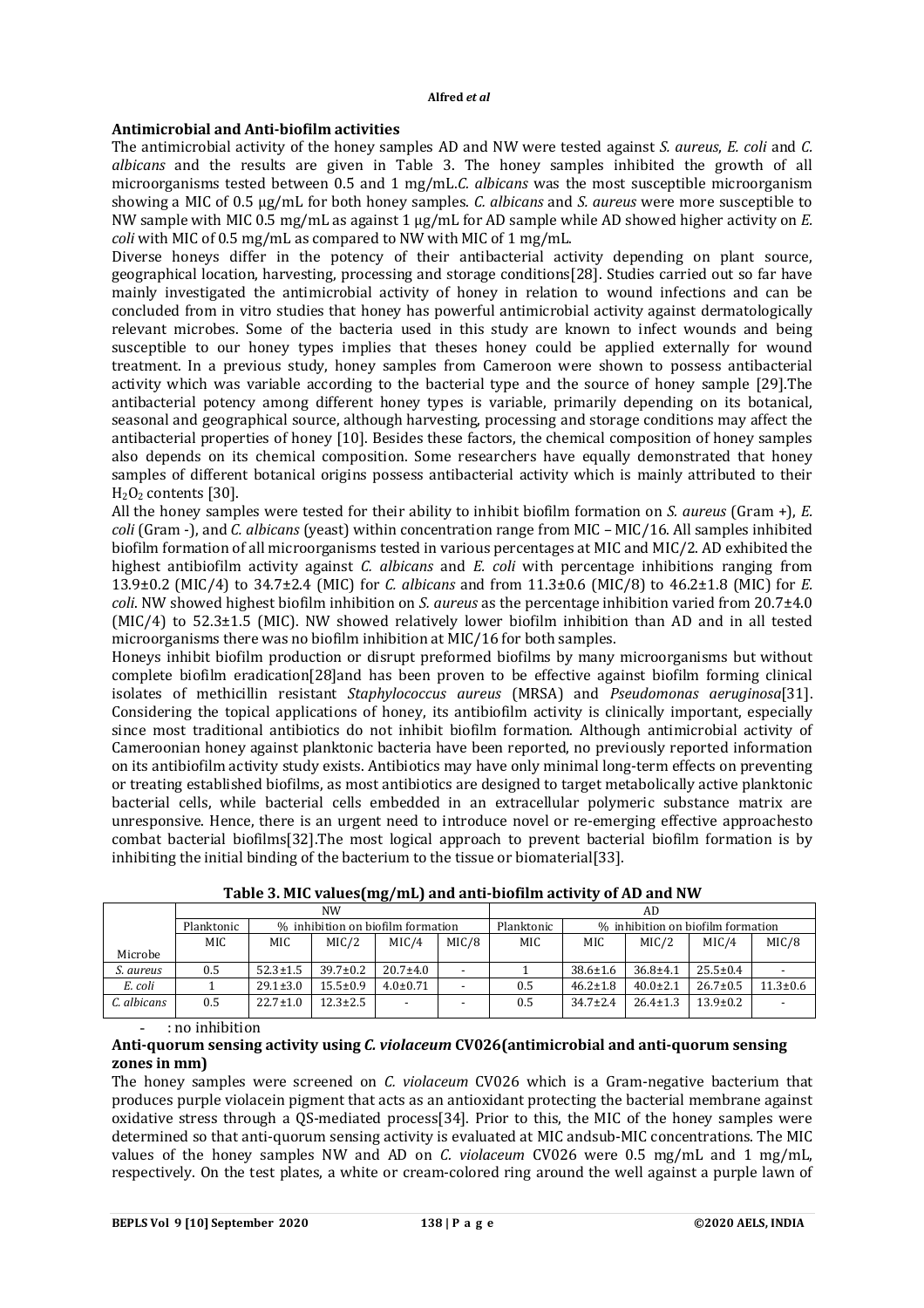activated CV026 bacteria was an indication of QS inhibition while a clear halo indicated antimicrobial (AM) activity and both QS and AM zone diameters were measured in millimeters and reported on table 4. NW showed higher OS activity with OS inhibition zone of  $15.0\pm1.5$  mm at MIC and  $7.5\pm2.0$  mm at MIC/4, and AM activity with AM zone of 10.0±1.5 mm at MIC. The QS zone of NW varied from 7.5±2.0 (MIC/4) to 15.0±1.5 mm (MIC) while that of AD varied from 6.0±2.0 (MIC/4) to 12.5±1.5 mm (MIC) and no inhibition was observed at MIC/8 for both samples.

# **Anti-quorum sensing activity using** *C. violaceum* **CV12472(percentage violacein inhibition)**

The bacterial strain *C. violaceum*ATCC 12472 was used in qualitative screening of the inhibition of violacein production exhibited by absence of violet colour and thus demonstrating quorum sensing (QS) inhibitory potential in *C. violaceum* by the honey samples. Prior to this, the MIC values of NW and AD on *C. violaceum* CV12472 were determined as 1 mg/mL and 0.5 mg/mL, respectively. At the concentration MIC, all compounds showed percentage inhibition of violacein formation of 100 %. At MIC/2 concentration, the sample AD showed 100 % inhibition still and no inhibition was observed at MIC/16 for both honey samples as shown on table 4. The sample AD showed highest percentage violacein inhibition ranging from 14.72±2.5 (MIC/8) to 100±0.00 (MIC and MIC/2). The sample NW had percentage violacein formation inhibitions ranging from 32.95±0.5 (MIC/4) to 100 (MIC).

Honey's ability to counter bacterial infections involves bactericidal aspects and QS inhibition. Since honey highly complex substance there may be other contributing factors or interdependent components. Thus, working at sub-MIC concentrations, the hypothesis of bactericidal effect of honey that occurs at high concentrations is eliminated giving way for QS investigation. Compounds such as *N*-acyl-homoserine lactones (AHLs) are signaling molecules produced by microorganisms to control cell-to-cell communication through a process called quorum sensing (QS) which mediate cellular processes and virulence factors such as population density biofilm formation. Some honey sample showed QS inhibition, and this involved both inhibition of AHL production and its degradation and the bacteria growth were not affected meanwhile biofilm formation was [22].Some results have shown that chemical compounds in honey responsible for QS inhibition may be found in all honey types regardless of plant source and is not affected by heat treatment. The most probable being sugar, which is the largest component in all types of honey [35].At diluted concentrations. the bioactive components of honey may be in little amounts but are still capable of inhibiting the QS related genes.

|               |                | <b>NW</b>                |                | AD.           |                |                |
|---------------|----------------|--------------------------|----------------|---------------|----------------|----------------|
|               | AM zone        | OS zone                  | Violacein      | AM zone       | OS zone        | Violacein      |
|               | against CV026  | against CV026            | inhibition     | against       | against CV026  | inhibition     |
|               | (mm)           | (mm)                     | against CV     | CV026         | (mm)           | against CV     |
| Concentration |                |                          | 12472          | (mm)          |                | 12472          |
|               |                |                          | $(%$ inh.      |               |                | $(%$ inh.)     |
| <b>MIC</b>    | $10.0 \pm 1.5$ | $15.0 \pm 1.5$           | $100 \pm 0.00$ | $9.5 \pm 2.5$ | $12.5 \pm 1.5$ | $100 \pm 0.00$ |
| MIC/2         |                | $10.5 \pm 0.5$           | $71.6 \pm 1.5$ |               | $9.0 \pm 0.5$  | $100 \pm 0.00$ |
| MIC/4         |                | $7.5 \pm 2.0$            | $32.9 \pm 0.5$ |               | $6.0 \pm 2.0$  | $36.1 \pm 1.0$ |
| MIC/8         |                | $\overline{\phantom{0}}$ |                |               |                | $14.7 \pm 2.5$ |

### **Table 4. Anti-quorum sensingactivityresults of AD and NW**

- : No activity

### **Swimming and swarming motility inhibition using** *P. aeruginosa* **PA01**

Motility of microorganisms is implicated QS-mediated biofilm formation. Swimming and swarming motility of *P. aeruginosa* PA01 strain was evaluated at three concentrations of 50, 75 and 100 μg/ml and results presented on table 5. The honey samples inhibited the *P. aeruginosa* PA01 bacterial swimming and swarming motility at the three tested concentrations (50, 75 and 100 μg/ml) in a dose-dependent manner. The extents of inhibition of motility migration was relatively higher in the swarming model than in the swimming model for all samples. The sample NW exhibited the highest percentage inhibition of motility of 19.4±1.0 and 29.02±1.5 in swimming model and swarming model respectively at 100 μg/ml while AD showed the lower percentage inhibition of 17.79±0.5 and 18.60±1.0 in swimming and swarming respectively at 100 μg/ml. At the lowest tested concentration of 50 μg/ml, AD showed no inhibition of swimming motility but showed swarming motility inhibition of  $4.91\pm0.5$ . At 50 µg/ml, NW exhibited inhibition of  $0.72\pm0.5$  and  $3.57\pm1.0$  in swimming and swarming motility respectively.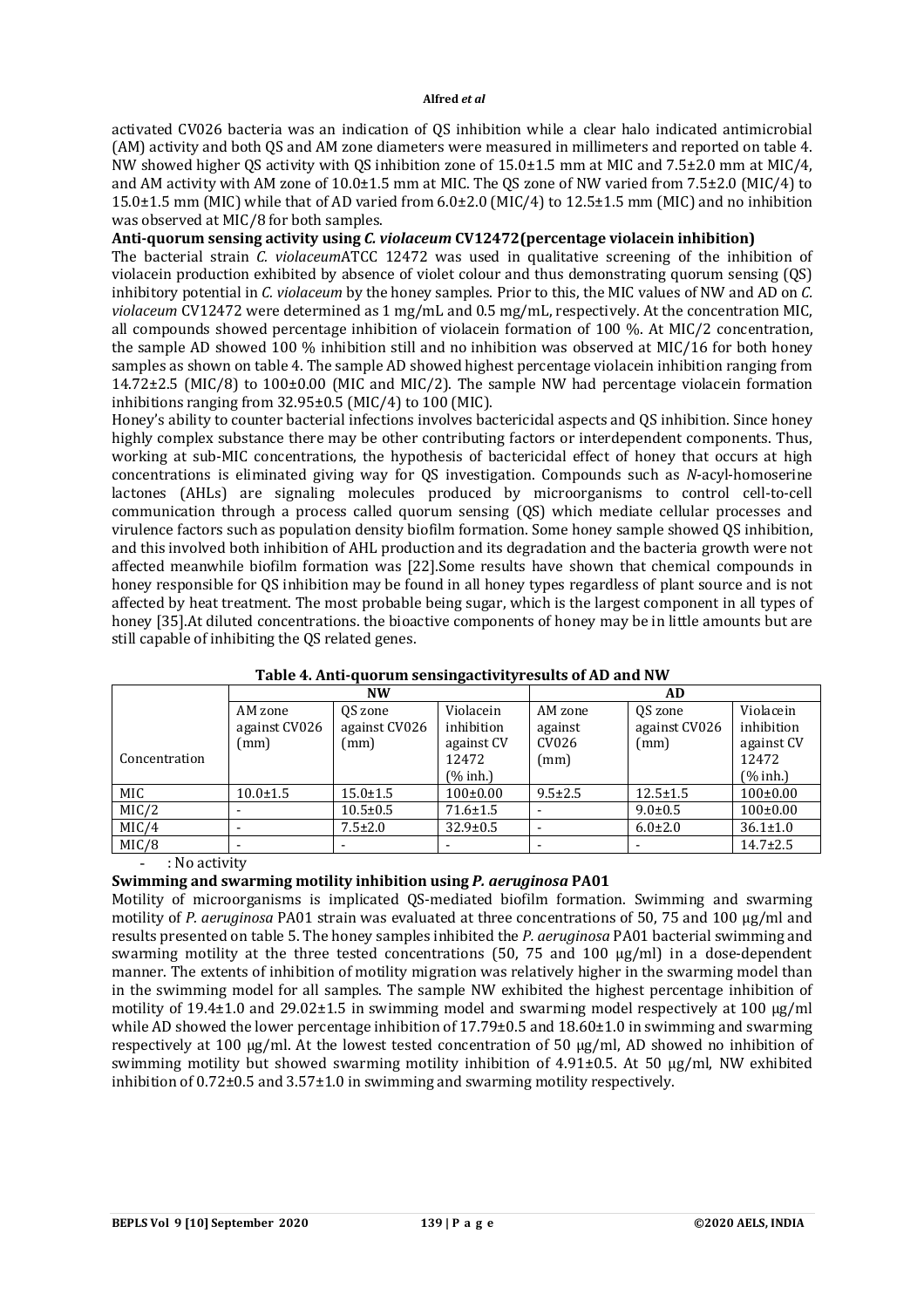| $1.401$ again but 1.10 $\pm$ |                      |                      |                      |                   |  |  |  |
|------------------------------|----------------------|----------------------|----------------------|-------------------|--|--|--|
|                              |                      | <b>NW</b>            | <b>AD</b>            |                   |  |  |  |
| Concentration                | Swimming             | Swarming             | Swimming             | Swarming          |  |  |  |
| $(\mu g/mL)$                 | motility inh. $(\%)$ | motility inh. $(\%)$ | motility inh. $(\%)$ | motility inh. (%) |  |  |  |
| 100                          | $19.4 \pm 1.0$       | $29.02 \pm 1.5$      | $17.79 \pm 0.5$      | $18.60 \pm 1.0$   |  |  |  |
| 75                           | $9.35 \pm 0.5$       | $15.63 \pm 0.5$      | $6.55 \pm 1.0$       | $12.95 \pm 0.5$   |  |  |  |
| 50                           | $0.72 \pm 0.5$       | $3.57 \pm 1.0$       |                      | $4.91 \pm 0.5$    |  |  |  |

**Table 5**. **Swarming and swimming motility percentage inhibiton of AD and NWsamples against** *P.aeruginosa* **PA01**.

# **Antioxidant activity (IC<sup>50</sup> values in μg/mL)**

The antioxidant potential of NW and AD were evaluated using four different methods: DPPH radical scavenging assay, cupric reducing antioxidant capacity (CUPRAC), metal chelation and β-carotene-linoleic acid assay and the results are shown on table 6. Although no sample showed better activity than the standards BHT and  $\alpha$ -tocopherol in the DPPH, metal chelation and  $\beta$ -carotene-linoleic acid assays, their values were moderate. NW sample was more active in the DPPH, CUPRAC and β-carotene-linoleic acid assays than AD. NW was more active showing  $IC_{50}$  of 136.58±1.81 than standard quercetin (IC<sub>50</sub>) 250.09±0.87) in metal chelation assay.

Honey has been shown to possess antioxidant capacity attributed to either its phenolic or volatile constituents. Various in vitro assays show that honey can scavenge different radicals and also reduce ferric cations, chelate metal ions and inhibit β-carotene bleaching [22]. This confirms our findings. Equally in in vivo models, honey has been proven to be able to stimulate the antioxidant defense mechanism in tissues such as pancreas, serum, kidney, and liver of mice thereby improving the potential of cellular antioxidant enzymes, such as superoxide dismutase, catalase etc and increasing the levels of reduced glutathione [36].The antioxidant potential of honey must be considered as the result of a combined effect of several compounds present in honeys, which depend on floral and geographical origins, collection and storage practices among other factors. Though in small amounts, the chrysin that was found in the honey samples has bee shown to be potent antioxidant compound capable of reducing oxidative problems and influencing enzymes like superoxide dismutase (SOD), catalase (CAT), glutathione peroxidase (GPx), and glutathione (GSH) in tissues[37]. Honey serves as a source of natural antioxidants, which play an important role in food preservation and human health by combating damage caused by oxidizing agents.

| <b>Sample</b>           | <b>DPPH</b>       | Cuprac           | <b>Metal chelation</b> | <b>Beta carotene</b> |  |  |
|-------------------------|-------------------|------------------|------------------------|----------------------|--|--|
| <b>NW</b>               | $317.11 \pm 0.65$ | $93.22 \pm 0.57$ | 136.58±1.81            | $8.62 \pm 1.30$      |  |  |
| AD                      | 489.85±1.33       | 83.52±2.10       | 264.38±0.70            | $11.70 \pm 1.86$     |  |  |
| <b>BHT</b>              | $45.37 \pm 0.47$  | $3.80 \pm 0.00$  |                        | $1.34 \pm 0.04$      |  |  |
| $\alpha$ -tocopherol    | $7.31 \pm 0.17$   | $10.20 \pm 0.01$ |                        | $2.10\pm0.08$        |  |  |
| <b>EDTA</b>             |                   |                  | $6.50 \pm 0.07$        |                      |  |  |
| <i><u>Ouercetin</u></i> |                   |                  | 250.09±0.87            |                      |  |  |

**Table 6. Antioxidant capacity of AD and NW**

- : Not tested

### **CONCLUSION**

With the emergence of antibiotic-resistant bacterial pathogens which are wide spreading, the effectiveness of the antibiotics is diminished posing a very serious threat to public health. honey has attracted new attention in the fight against drug-resistant bacteria. This has made researchers to develop interest in alternative antimicrobial therapeutics from plants and other natural sources. Since ancient times, honey has been used to control infections. Honey is a chemically complex substance capable of inhibiting bacterial communication known as quorum sensing (QS), a process based on the production and detection of diffusible signal molecules. QS mediates virulence factors such as motility and biofilm formation. The antibacterial properties of honey have been linked to different factors, including its chemical composition which in turn depends on its botanical origin and conditions of processing and storage. Honey from diverse geographical origins have also been shown to possess in vitro and in vivo antioxidant activity and natural antioxidants are important in reducing risks of diseases that involve oxidative stress parameters. No cases of bacterial resistance to honey samples have been reported, hence honey from various regions of the world remains a promising source of antimicrobial agents and need to be studied.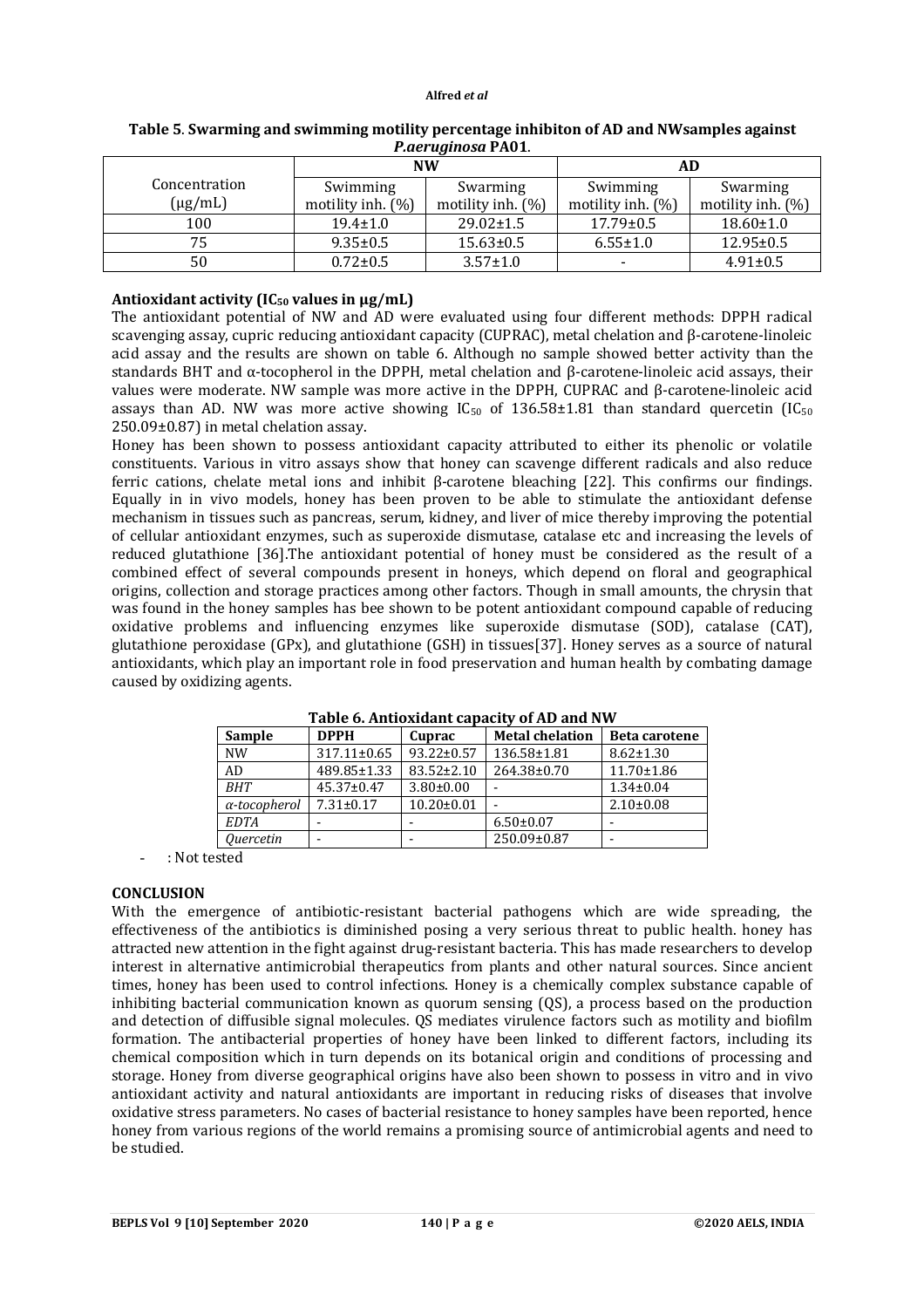### **ACKNOWLEDGEMENT**

This work was supported by Turkiye Burslari 19CM00746 ResearchScholarship.

### **REFERENCES**

- 1. Tomadoni B, Moreira MR, Ponce A. (2016). Anti-quorum sensing activity of natural compounds against *Chromobacteriumviolaceum.* Ann. Food Sci. Nut. 1(1): 43-48
- 2. Fleitas MO, Cardoso MH, Ribeiro SM, Franco OL. (2019). Recent advances in anti-virulence therapeutic strategies with a focus on dismantling bacterial membrane microdomains, toxin neutralization, quorum-sensing interference and biofilm inhibition. Front. Cell Infect. Microbiol. 9:74. doi: 10.3389/fcimb.2019.00074
- 3. Kirienko NV, Rahme L, Cho Y-H. (2019). Editorial: Beyond antimicrobials: non-traditional approaches to combating multidrug-resistant bacteria. Front. Cell. Infect. Microbiol. 9:343. doi: 10.3389/fcimb.2019.00343
- 4. Varsha S,Zarine B.(2016). Broad Spectrum Anti-Quorum Sensing Activity of Tannin-Rich Crude Extracts of Indian Medicinal Plants. Scientifica5823013.<http://dx.doi.org/10.1155/2016/5823013>
- 5. Gonzalez JE, Keshavan ND.(2006). Messing with bacterial quorum sensing. Microbiol. & Mol. Biol. Rev. 70 (4): 859–875
- 6. Ren D, Zuo R, González-Barrios AF, Bedzyk LA, Eldridge GR, Pasmore ME, Wood TK. (2005). Differential gene expression for investigation of *Escherichia coli* biofilm inhibition by plant extract ursolic acid. Appl.& Env. Microbiol. 71 (7): 4022–4034
- 7. Manisha DM, Shyamapada M.(2011). Honey: its medicinal property and antibacterial activity. Asian Pac. J. Trop. Biomed. 1(2): 154-160
- 8. Piotr S.(2017). Antimicrobial Activity of Honey. Honey analysis. INTECH Open. DOI: 10.5772/67117
- 9. McLoone P, Mary W, Lorna F.(2016). Honey: A realistic antimicrobial for disorders of the skin. J. Microbiol. Immunol.& Infect. 49: 161-167
- 10. Stagos D, Nikolaos S, Christina T, Stamatina P, Charalampos A, Alexandros N, Fani K, SoultanaadamouA, Konstantinos P, Demetrios AS, Demetrios K, Dimitris M.(2018). Antibacterial and antioxidant activity of different types of honey derived from Mount Olympus in Greece. Int.J. Mol. Med. 42: 726-734
- 11. Terrab A, Gonzalez AG, Diez MJ, Heredia FJ. (2003). Characterisation of Moroccan unifloral honeys using multivariate analysis. Eur. Food. Res. Technol.218:88–95
- 12. Pattamayutanon P, Angeli S, Thakeow P, Abraham J, Disayathanoowat T, Chantawannakul P. (2017). Volatile organic compounds of Thai honeys produced from several floral sources by different honey bee species. PLoS ONE 12(2): 1-15. doi:10.1371/journal.pone.0172099
- 13. CLSI (Clinical Laboratory Standards Institute)(2006).Quality Control Minimal Inhibitory Concentration (MIC) Limits for Broth Dilution and MIC Interpretative Breakpoints (M27-s2). Wayne, Pennsylvania, USA
- 14. Merritt JH, Kadouri DE, O'Toole GA. (2005). Growing and Analyzing Static Biofilms. Current Protoc Microbiol. John Wiley & Sons, Inc., 2005.
- 15. Koh KM, Tham FY. (2011). Screening of traditional Chinese medicinal plants for quorum sensing inhibitors activity. J. Microbiol. Immunol. Infect. 44: 144–148
- 16. McLean RJC, Pierson III LS, Fuqua C.(2004). A simple screening protocol for the identification of quorumsignal antagonists. J. Microbiol. Meth. 58: 351–360
- 17. White JWJr. Honey. In Ed. Board (Eds.). (1978). Advances in Food Research. New York: Academic Press. (vol. 24).
- 18. Talpay B. (1988). Inhaltsstoffe des Honigs-Citronensaure (Citrat) [Contents of honey-citric acid (citrate)]. Dtsch. Lebensm-Rundsch. 84(2): 41–44
- 19. Suarez-Luque S, Mato I, Jose FH, Simal-Lozano J, Garcıa-Monteagudo JC. (2003). Different forms of maleic and fumaric acids (cis and trans of 2-butenedioic acid) in honey. Food Chem. 80 215–219
- 20. Lachman J, Hejtmánková A, Sýkora J, Karban J, Orsák M, Rygerová B. (2010)."Contents of major phenolic and flavonoid antioxidants in selected Czech honey," Czech J. Food Sci. 28(5): 412–426
- 21. Da Silva PM, Gauche C, Gonzaga LV, Costa ACO, Fett R. (2016). Honey: chemical composition, stability and authenticity. Food Chem. 196:309–323
- 22. Miguel MG, Antunes MD,Faleiro ML.(2017). Honey as a Complementary Medicine. Integrative Med. Ins. 12: 1–15
- 23. Petretto GL, Tuberoso CI, Vlahopoulou G, Alessandro A, Alberto M, Saadia Z, Giorgio P.(2016).Volatiles, color characteristics and other physico-chemical parameters of commercial Moroccan honeys. Nat. Prod. Res. 30:286– 292
- 24. Tanleque-Alberto F, Juan-Borrás M, Isabel E. (2019). Quality parameters, pollen and volatile profiles of honey from North and Central Mozambique. Food Chem. 277: 543–553
- 25. Tananaki C, Gounari S, Thrasyvoulou A. (2009). The effect of smoke on the volatile characteristics of honey. J. Apicult. Res. 48: 142–144
- 26. Lee S-J, Umano K, Shibamoto T, Lee K-G. (2005). Identification of volatile components in basil (*Ocimumbasilicum* L.) and thyme leaves (*Thymus vulgaris* L.) and their antioxidant properties. Food Chem. 91 (1):131–137
- 27. Pripdeevech P, Chumpolsri W, Suttiarporn P, Wongpornchai S. (2010). The chemical composition and antioxidant activities of basil from Thailand using retention indices and comprehensive two-dimensional gas chromatography. J. Serb. Chem. Soc. 75(11):1503–1513
- 28. Morroni G, Alvarez-Suarez JM, Brenciani A, Simoni S, Fioriti S, Pugnaloni A, Giampieri F, Mazzoni L, Gasparrini M, Marini E, Mingoia M, Battino M and Giovanetti E.(2018). Comparison of the antimicrobial activities of four honeys from three countries (New Zealand, Cuba, and Kenya). Front Microbiol. 9:1378. doi: 10.3389/fmicb.2018.01378